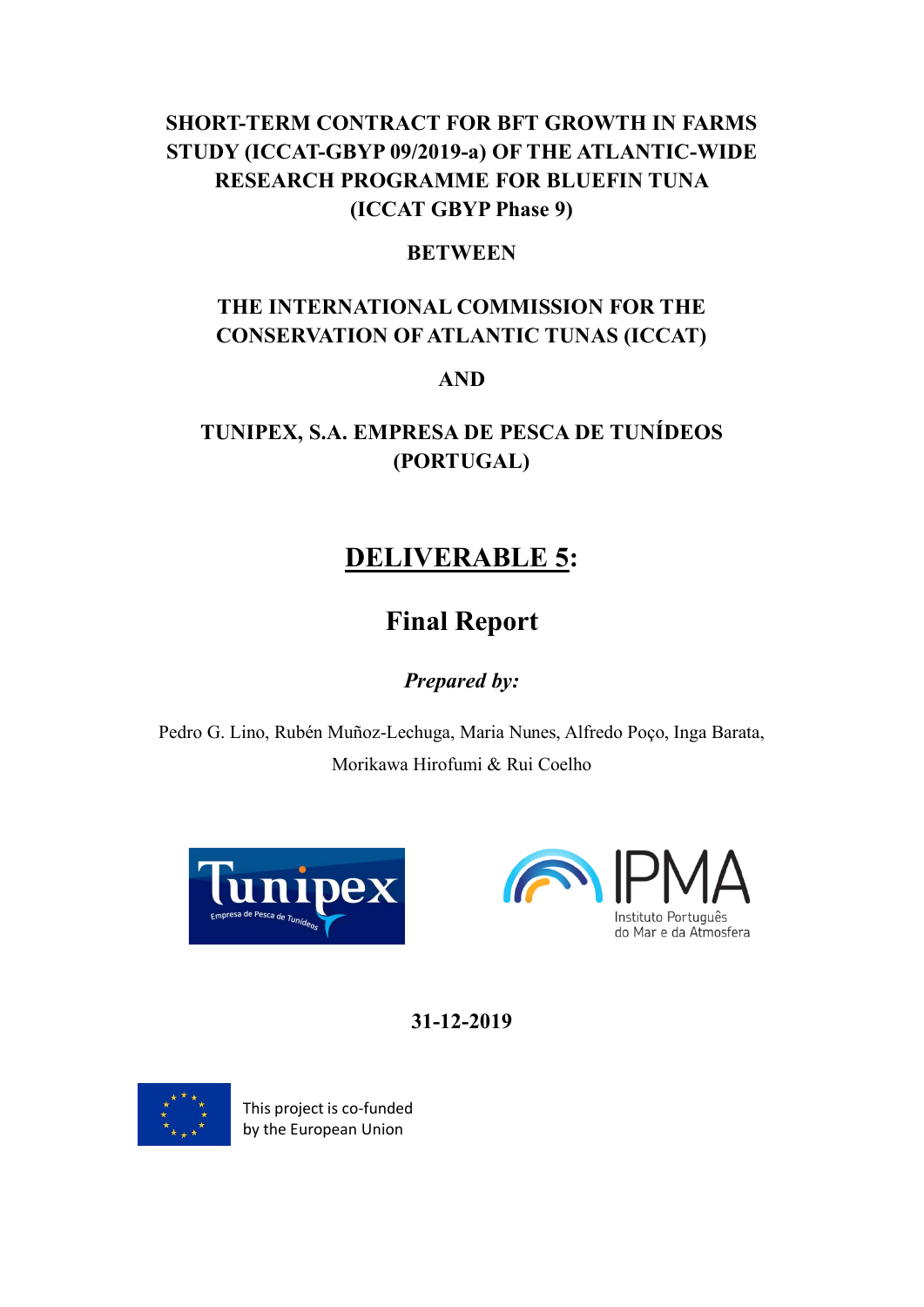# **FINAL REPORT OF ACTIVITIES**

## **1) Executive summary**

ICCAT requested an update on the potential growth rates of bluefin tuna in farming/fattening facilities, with the aim of improving coherence within the growth rates derived from eBCD, as stipulated in paragraph 28 of Rec. 18-02.

Given the particular situation of the Portuguese tuna traps located along the South coast capturing the adult fraction of the bluefin tuna exiting the Mediterranean after the reproduction season, a contract was established between ICCAT and Tunipex (with IPMA as scientific sub-contractor) to fulfill the required work in Portuguese traps in the eastern Atlantic Ocean.

The Tunipex tuna trap, where the tagging operations took place, is located about two and a half nautical miles from the coast of the Algarve, between about 20-60m depth. The central location of the trap is at: Lat=  $37.01332$  (North); Long=  $-7.71035$  (West).

Between  $27<sup>th</sup>$  of June and  $21<sup>st</sup>$  of August 2019, eighty-nine (89) adult bluefin tunas were individually weighted, measured, double tagged and returned to the cage for fattening. Deliberate harvest of tagged fish started one month after the tagging date, with all fish being weighted and measured and, whenever possible, biological samples were collected from the tagged fish.

Data regarding initial and final weight and length, feeding amounts, stereoscopical measurements and environmental parameters were collected and reported.

The overall weight increase for the harvested fish had a mean of 27.4% (varying between 0% and 54.8%), for fish that were fattened between 41 and 129 days between tagging and harvesting. It is noted that the condition factor of the fish when tagged was very low, meaning the possibility that their potential growth in weight was high in a relatively short period of time.

The growth data collected in this study and reported here was collected successfully according to the ICCAT contract. At the end of the report, we also provide some additional recommendations, specifically in terms of onboard tagging operations, that may be considered for adjusting the tagging strategy on future phases of the ICCAT/GBYP tagging project.

# **2) Background**

During the 21<sup>st</sup> Special Meeting of the Commission, the SCRS was asked to provide an update on the potential growth rates of bluefin tuna in farming/fattening facilities, with the aim of improving coherence within the growth rates derived from eBCD, as stipulated in paragraph 28 of Rec. 18-02. Consequently, GBYP was committed to carry out a broad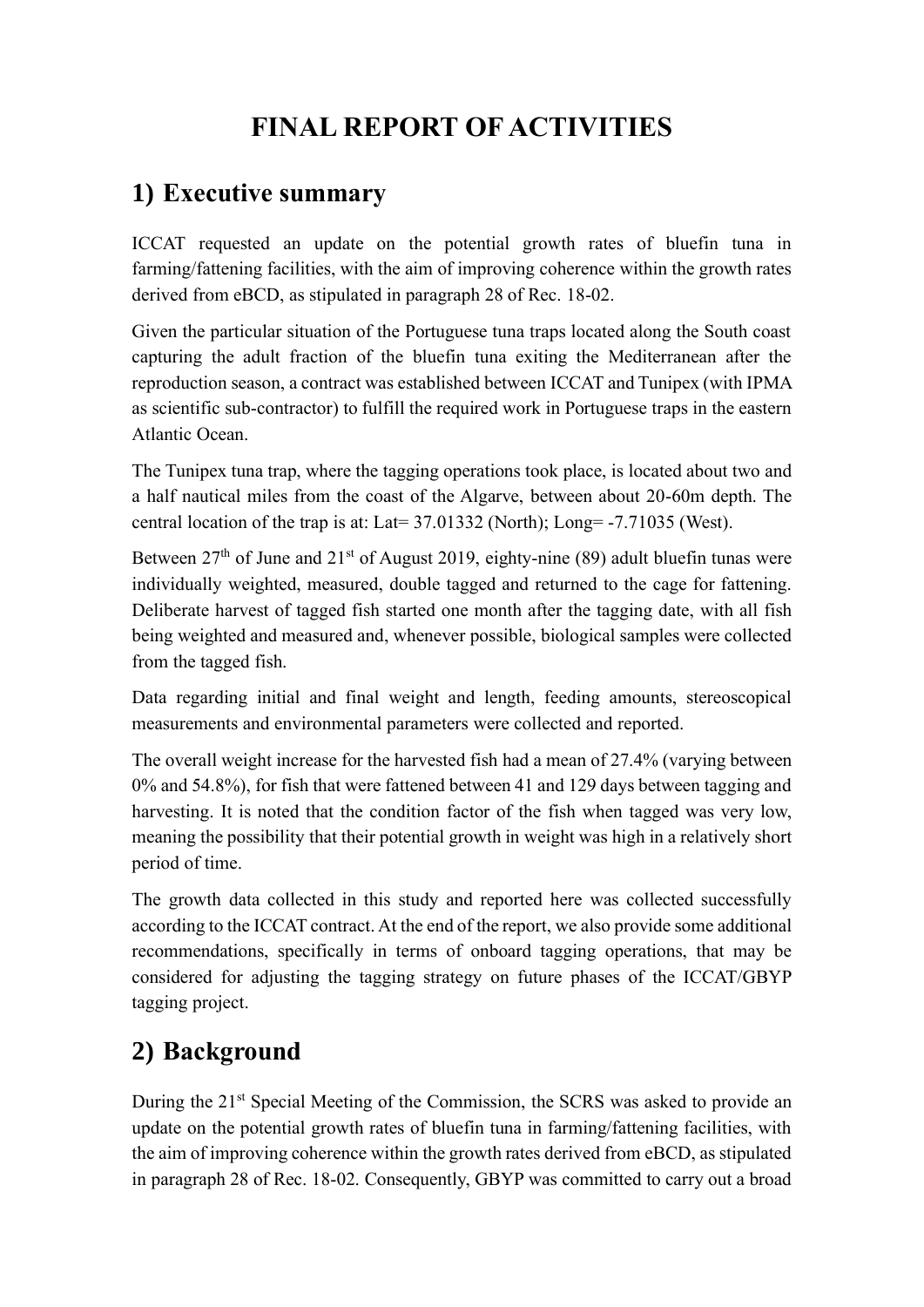study on this topic, involving ad hoc experiments in selected farms along the eastern Atlantic and Mediterranean. Such broad study has been planned within Phase 8, and included several preparatory tasks, such as elaboration and distribution of a detailed questionnaire submitted to all the operative BFT farms, and meetings with farm owners, local authorities and scientists in the five areas where the study will be developed. The implementation of the study has started in Phase 9, which involved tagging experiments to determine individual growth trajectories, intensive monitoring of representative cages, including the record of relevant environmental variables and food provided to caged fishes and seasonal measurements of their growth by means of stereo-cameras measurements, as well as the elaboration and analysis of a database including data on initial length distributions from stereo-cameras and data on final sizes and weight at the end of farming period obtained during harvesting operations.

In this sense, and given the particular situation of the Portuguese tuna traps located along the South coast capturing the adult fraction of the bluefin tuna exiting the Mediterranean after the reproduction season, a contract was established between ICCAT and Tunipex (with IPMA as scientific sub-contractor) to fulfill the required work in Portuguese traps in the eastern Atlantic Ocean.

# **3) Objectives**

The objective of this document is to provide Deliverables 2, 3 and 4 (Update of Work and Draft Final Report) of the Project ICCAT/GBYP - Phase 9 - Short-term contract for BFT growth in farms study (ICCAT/GBYP 09/2019-a) of the Atlantic-wide Research Programme for Bluefin tuna. The details included in this Report, as requested in the signed contract, include a Scientific report (this report) containing:

- a) a full description of the initial conditions of the monitored cages (origin of the caged fishes, date and area of capture, characteristics of the monitored cage, initial number and biomass of caged fishes, etc.);
- b) a detailed description of all the methodologies and protocols applied for monitoring environmental variables, biological sampling of dead fishes and taking measurements of live fishes - both directly and through stereoscopic cameras-, as well as tagging operations (how protocols have been applied, any departure from the protocol, difficulties encountered, etc.);
- c) files containing videos and raw data from stereoscopic camera measurements of tagged fishes carried out after the first official stereoscopic camera measurements at caging of the whole catch;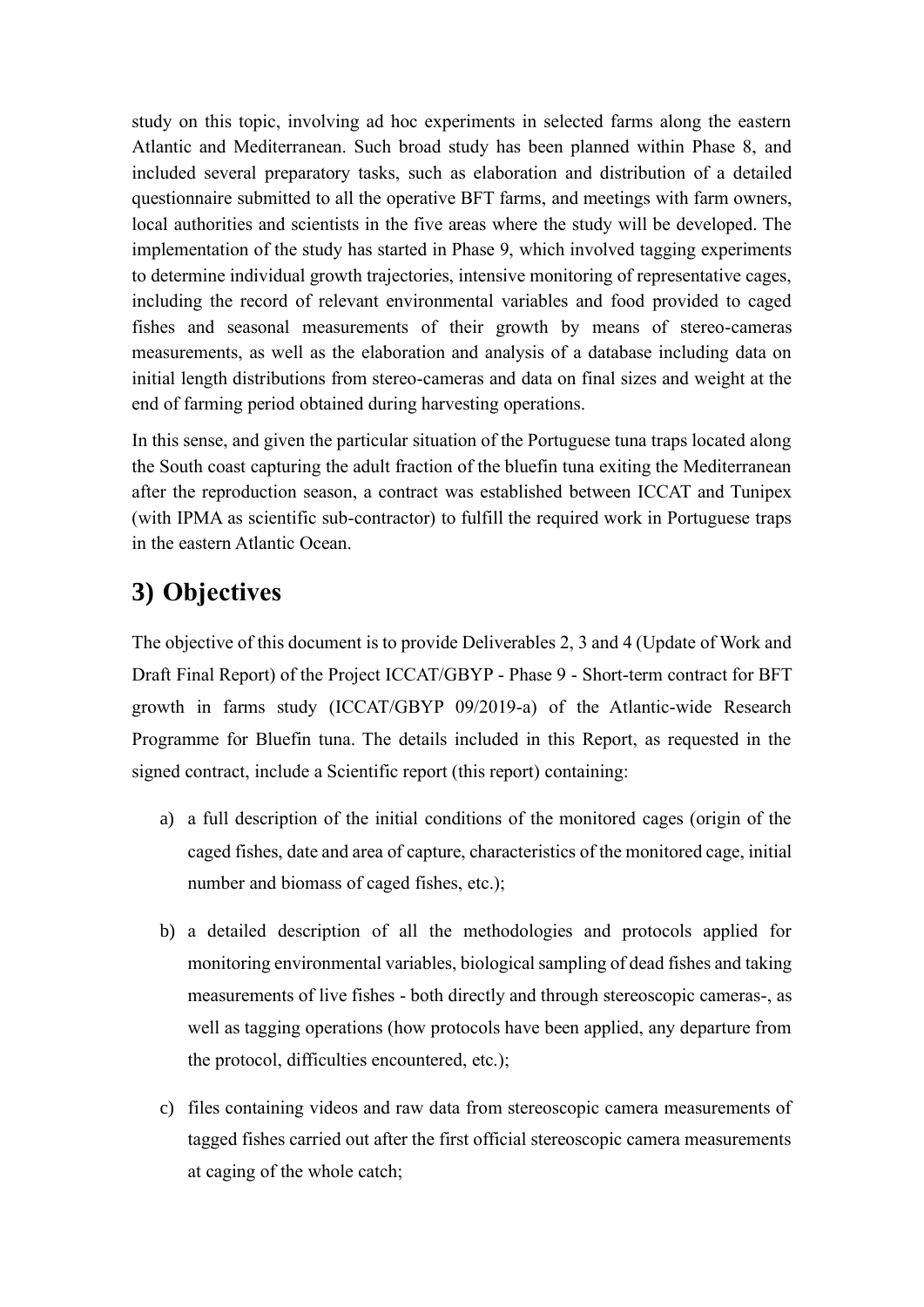- d) detailed tables and graphs including:
- length and weight of any fish dead in the monitored cages due to causes other than harvesting operations, as well relevant data on biological samples from these fishes, if any,
- weekly records of environmental parameters  $(T, S, DO2)$  in the monitored cages,
- daily quantities and types of feed given to the trial cage/s,
- length and weight of tagged fishes at tagging and at harvesting, as well as information of deployed tags and biological samples taken from these fishes,
- length and weight of each fish harvested from the monitored cages (specifying date of harvesting),
- e) an Executive Summary of the final report.

## **4) Full description of the work carried out**

#### **4.1) Methodology**

Tagging for the Growth study in the Tuna trap owned by company Tunipex and located off the South coast of the Algarve province (Portugal) started on the  $27<sup>th</sup>$  of June and was completed on the 21<sup>st</sup> of August, with 80 fish tagged as contracted.

In order to compensate for a higher than expected mortality, on the last day of tagging an additional 9 fish were tagged, therefore making a total of 89 fish tagged for this contract.

All fish were migrating in an East to West route, exiting the Mediterranean after the spawning season.

Fish were held in a temporary cage (PP11) before being tagged and transferred to the monitoring and fattening cage (PP18, officially named by ICCAT as Farm Cage PRT903). Both cages are of the same dimensions: LxWxH 120m x 55m x 33m (H is limited by the sea floor, so it is the same as water depth).

Fish to be tagged were isolated on a knot-less net to minimize damage to the fish before hauling onboard on a stretcher (Figure 1).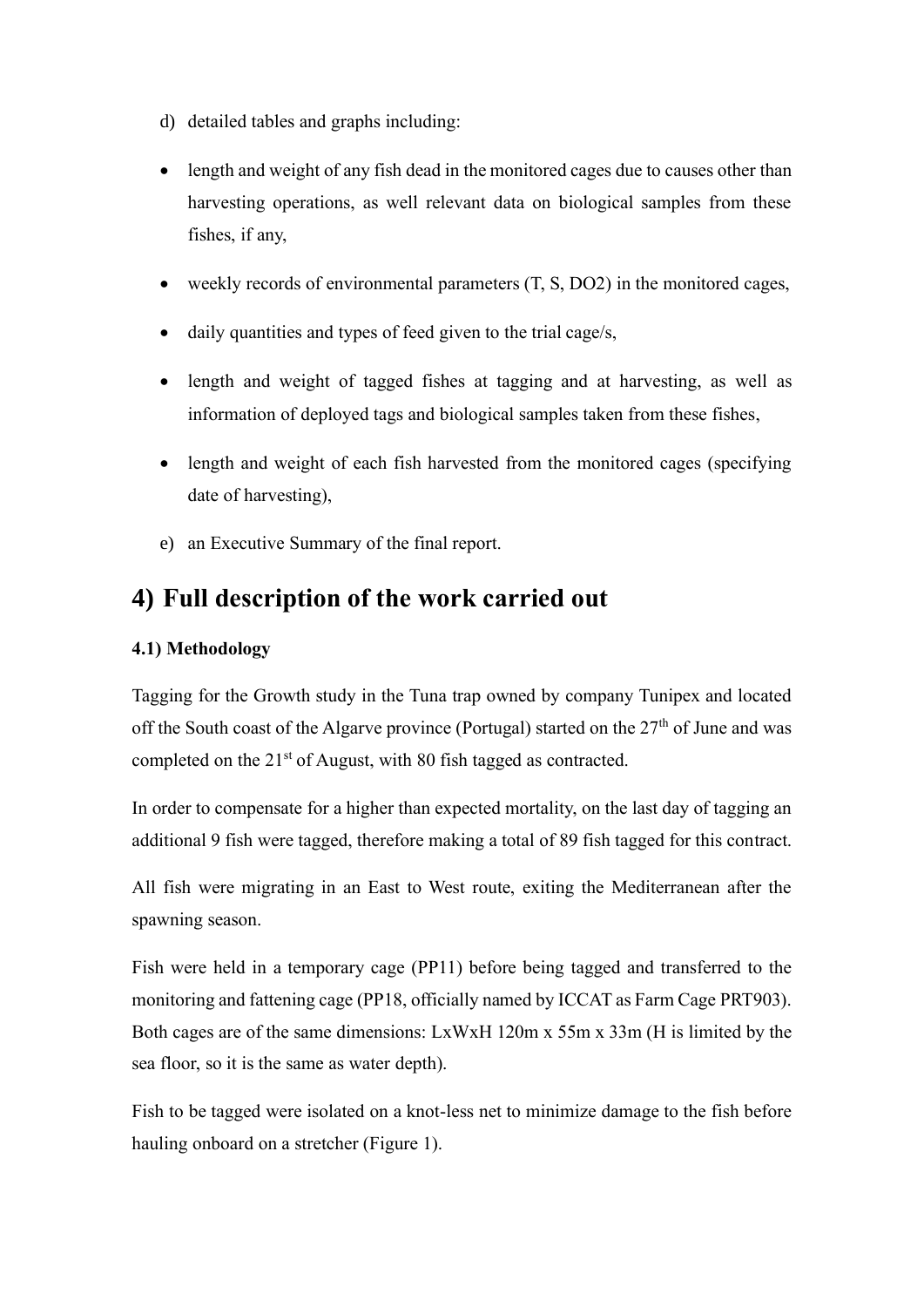

*Figure 1- Fish being individually captured in a knot-less net before hauling on board on a stretcher. Mr. Alfredo Poço (center with white t-shirt), the coordinator for the tagging activities, is supervising the net setup.*

Fish were individually hauled on the stretcher with a digital scale and weighted (Figure 2). The stretchers used were individually identified (to subtract the weight of the stretcher to the measured weight) and had a mesh along the middle of the whole stretcher length to guarantee that all water was purged before weighting. Furthermore, fish weight was registered immediately before hauling back into the water (not at hauling on board) to ensure that water was purged to the maximum extent possible.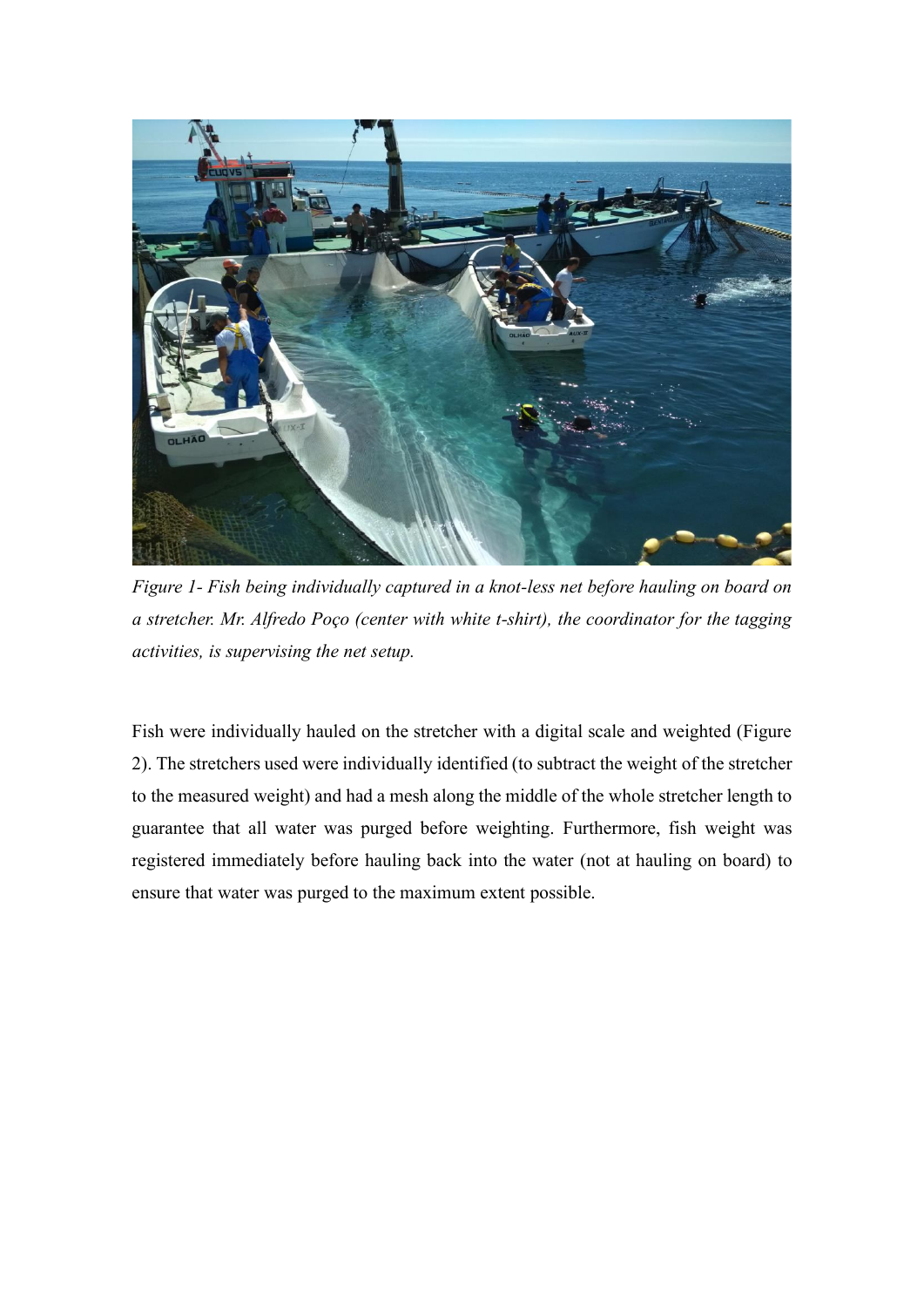

*Figure 2- Digital scale used to individually weight the tagged fish.*

All tagged fish were individually weighted, measured with a tape (SFL - Straight Fork Length) and double tagged with conventional tags provided by ICCAT (Figure 3 and Annex 1). All tagged fish were individually monitored with a stereoscopic-camera system (Annex 2) immediately after tagging, noting that it was only possible to obtain length measurements from 69 fish. Measurements and weights were double checked using the GOPRO video recordings of the tagging events. As such, any possible data errors during the tagging events can be attributed to human error due to the movement of the fish.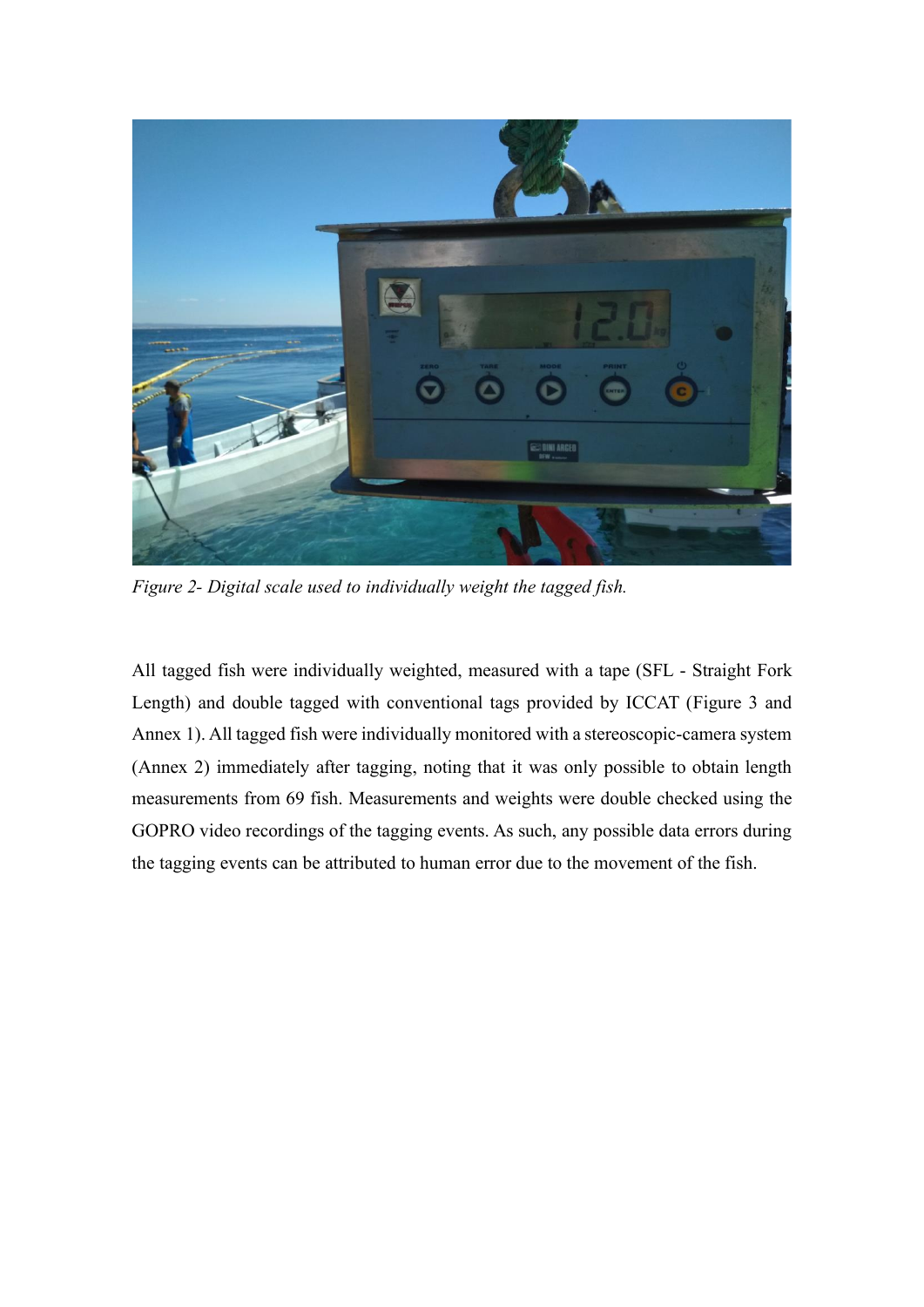

*Figure 3 – A: Measurement of Straight Fork Length; B- Double conventional tagging; and C – Total live weight (scale on top of image)*

All fish were moved from the capture cage (PP11) to the monitoring cage (PP18) and the amount and type of food provided to the fishes in the monitoring cage was recorded on a daily basis (Annex 3). Weights and lengths and date of harvesting for all non-tagged fish farmed together with the tagged fish is included in Annex 4.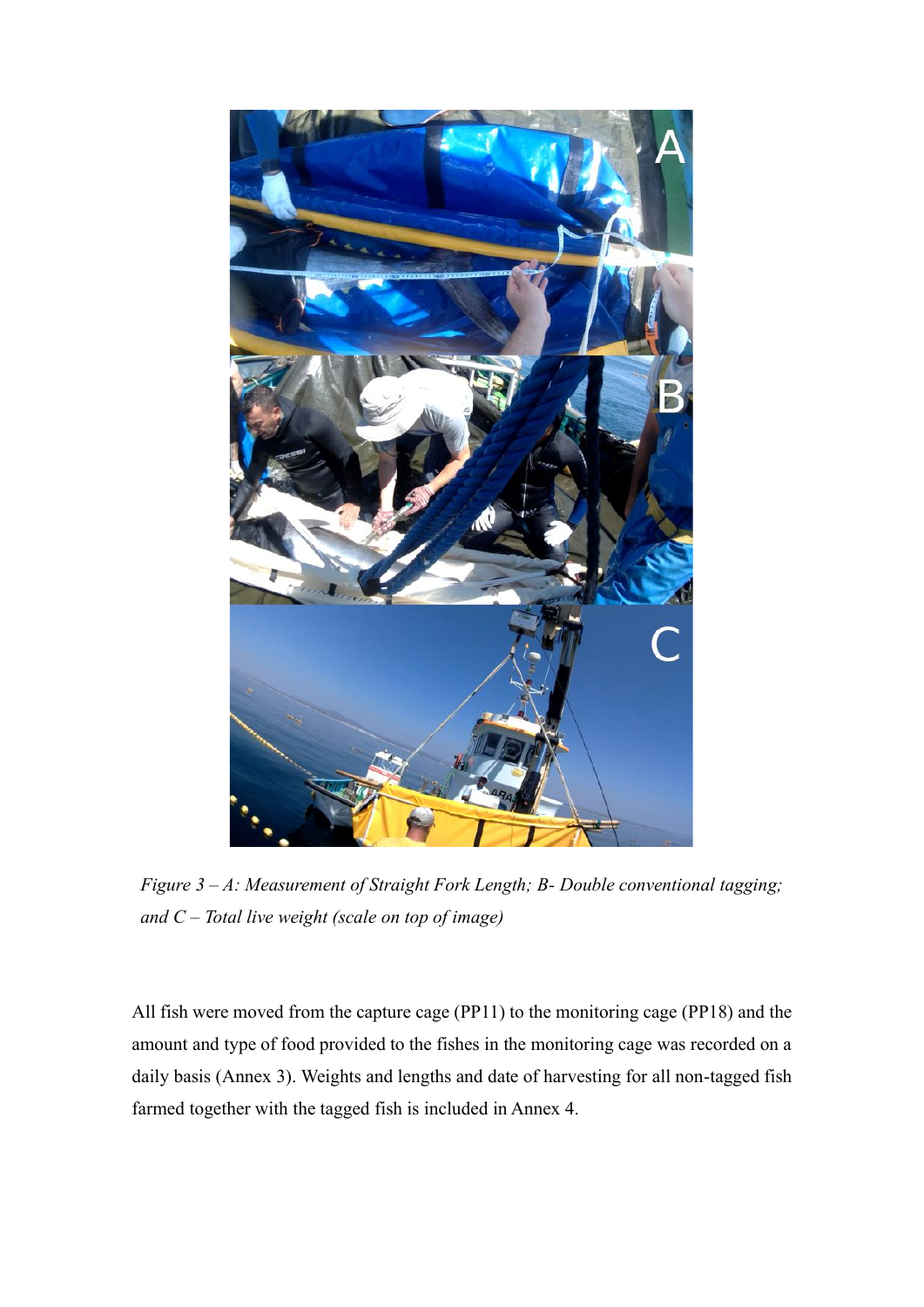Surface and bottom temperature, air temperature, current direction and speed, wind direction and speed, water visibility (m), wave height and direction and cloud coverage were recorded on a daily basis, most of the days during the morning and afternoon (Annex 5). Deliberate harvesting of tagged fish was scheduled to start one month after the last tagging date  $(21<sup>st</sup> Aug)$ , but 4 fish were accidentally harvested before that date (due to low visibility). All harvested fish (both tagged and others not tagged) were sacrificed underwater with a "lupara" and individually weighted using the same digital scale and measured with a tape (SFL). After harvesting, biological samples of spines (23), muscle tissue for genetics (25) and otoliths (7) were collected, and these samples will be provided to ICCAT.

Differences between the two weighting methods (on board vs stereoscopic-camera) was analyzed using a Wilcoxon Signed-Rank test. The L-W relationship at tagging event was compared to the ICCAT L-W equation and Fulton's condition factor (K) at tagging for each individual was calculated using the equation (Fulton, 1904 *in* Nash, Valencia and Geffen, 2006):

$$
K = 100^*(W/L^3)
$$

where W is the Weight in grams and L is the Length in cm

A description of number of fish that died (i.e. not deliberately harvested), and those that were harvested and were not recovered, is provided. The length and weight distribution at tagging event and at-harvesting is provided, as well as an analysis of the weight increase during caging.

All analysis was carried out using R version 3.6.3 (R Core Team, 2020)

#### **4.2) Results and Discussion**

An analysis of the weight measured on board vs the weight estimated by the stereo camera AM100 showed that for the 69 fish that it was possible to obtain a measurement with the camera, the weights obtained were not statistically different (Wilcoxon Signed-Rank test,  $p$ -value = 0.83). There was a slight and not statistically significant overestimation of the total weight by the stereo camera compared to the on board weighting by less than 3% (188kg more in a total of 6754kg). Nevertheless, there were differences in individual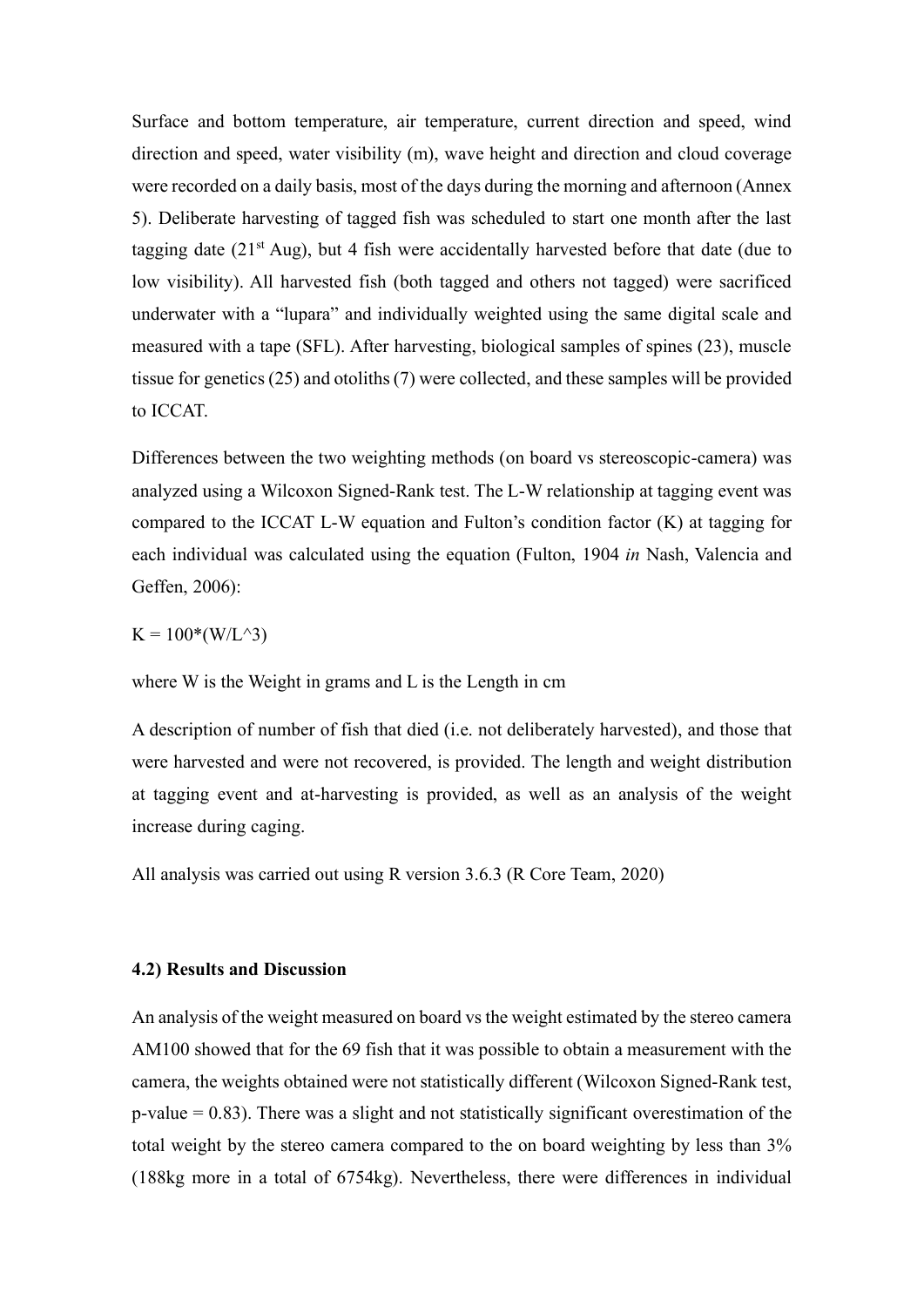length that ranged from  $-18.8\%$  to  $+21.2\%$  (Average  $\pm$ STDEV 2,2 $\pm$ 7,3%), making the Stereo Camera measurements less suited for individual growth estimation in this area.

The fish captured presented a low Condition Factor (Average±STDEV 1.65±0.17), which is expected given that they are spent and migrating to the feeding grounds. In fact, the estimated value of K for fish migrating into the Atlantic (Non fatted low fattening condition) obtained from the equation by Santos et al. (2003) is 1.4.

After the final round of harvesting in cage/pool PP11 where fish were concentrated, from the originally tagged 89 fish, 34 tagged fish were harvested while 18 were not recovered and 37 were found dead after tagging (Table 1 and Figure 4). This represented a mortality of nearly 42%. Out of these only 4 were reported as Scientific Quota (with all RMAs sent to ICCAT/GBYP within the 24h period) with a summed total weight of 321kg, while the remaining 33 dead fish were included in the Tunipex quota.

| <b>SFL Class</b>    | Harvested      | Dead           | Unrecovered    | Total          |
|---------------------|----------------|----------------|----------------|----------------|
| 110                 | $\theta$       | $\overline{2}$ | $\overline{2}$ | $\overline{4}$ |
| 120                 | $\theta$       | $\overline{2}$ | 4              | 6              |
| 130                 | 3              |                | 3              | 7              |
| 140                 | $\overline{4}$ | $\overline{2}$ | $\overline{3}$ | 9              |
| 150                 | 6              | 3              | 0              | 9              |
| 160                 | 6              | 7              | 0              | 13             |
| 170                 | $\Omega$       | 5              |                | 6              |
| 180                 | 3              | $\overline{4}$ |                | 8              |
| 190                 | 1              | 3              | 0              | $\overline{4}$ |
| 200                 | 3              |                |                | 5              |
| 210                 | 6              | $\overline{2}$ | 1              | 9              |
| 220                 | 0              | 3              | 0              | 3              |
| 230                 | $\overline{2}$ | $\overline{2}$ |                | 5              |
| 240                 | $\theta$       | $\overline{0}$ | 1              | 1              |
| <b>Total Result</b> | 34             | 37             | 18             | 89             |

*Table 1 - Number of fish Harvested, Dead and Unrecovered per 10cm size class*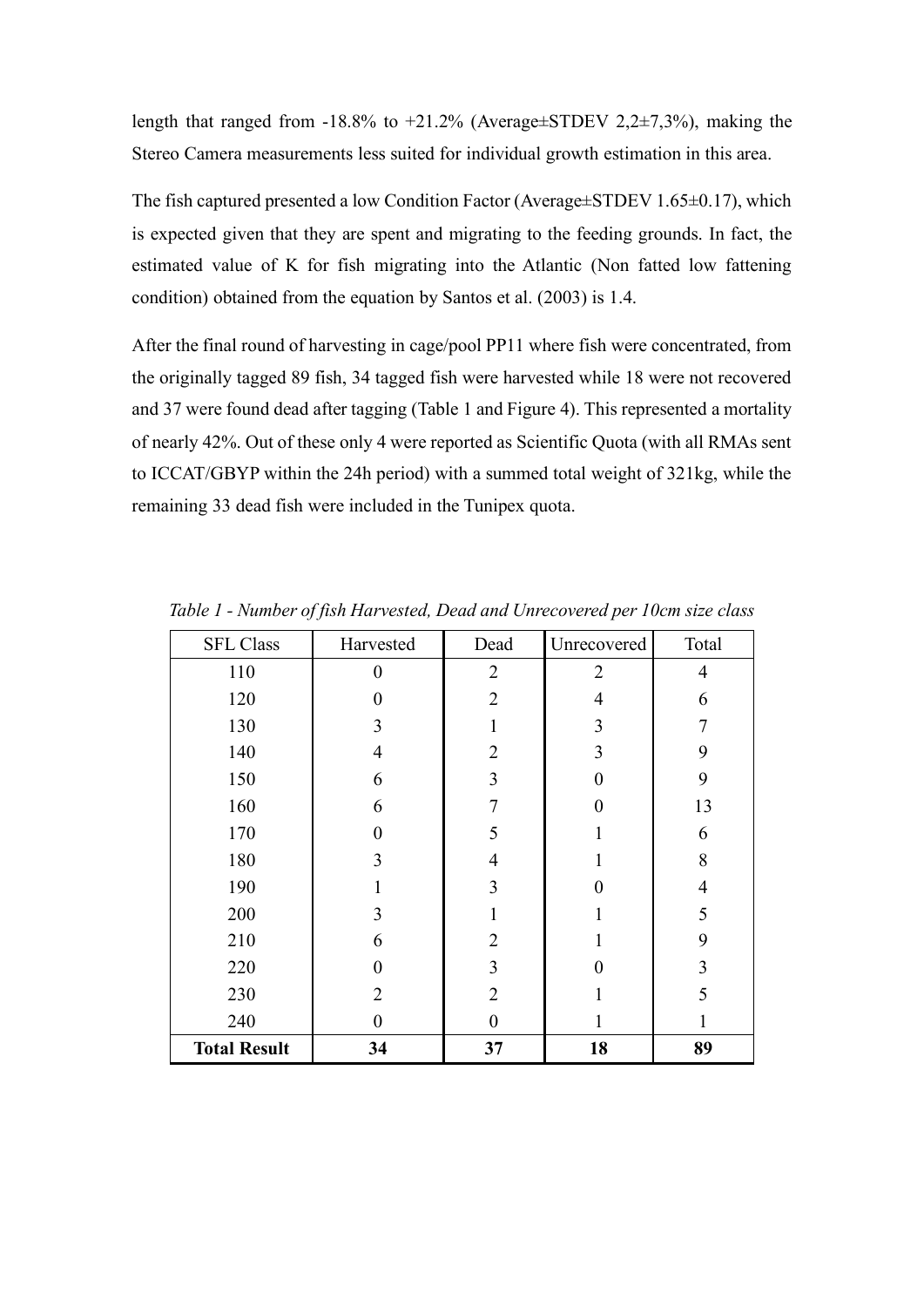

*Figure 4- Number of fish tagged per 10cm size class with Number of Fish Harvested (Green), Dead (Yellow) and Unrecovered (Orange).*

The unexpected high mortality could have been caused by a combination of the tagging stress and the handling of the fish. As mentioned before, these fish were in low condition as can be observed from Figure 5. The majority of fish showed a lower RWT than the weight estimated using ICCAT's L-W equation for BFT and closer to the local equation estimated by Santos et al. (2003) for Unfattened fish migrating to the Atlantic.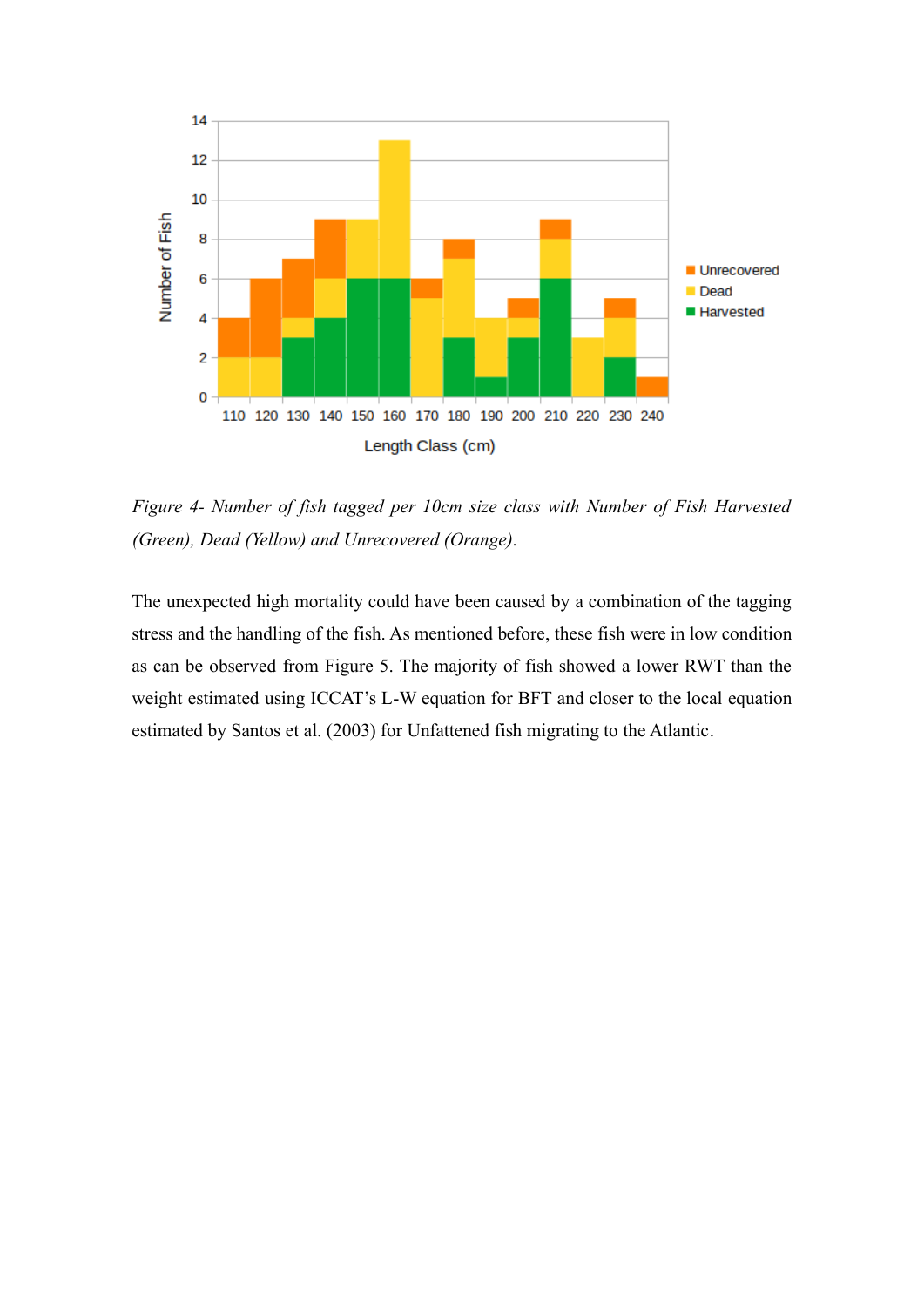

*Figure 5- Relation between round weight (RWT) and straight fork length (SFL) at tagging compared to estimated weight at the same length using the ICCAT L-W equation (red dots) and the Santos et al (2003) (green dots).*

Regarding the unrecovered fish, sorting data by tagging date (Table 2 and Figure 6), it can be observed that the majority (78%) of the unrecovered fish occurred from the first day of tagging.

| Tagging date        | Harvested             | Dead | Unrecovered   |
|---------------------|-----------------------|------|---------------|
| 27-06-2019          |                       |      | 14            |
| 02-07-2019          |                       |      | $\mathcal{D}$ |
| 09-07-2019          |                       | 10   |               |
| 10-07-2019          | $\mathcal{D}_{\cdot}$ | 3    |               |
| 26-07-2019          |                       | 13   |               |
| 21-08-2019          |                       |      |               |
| <b>Total Result</b> | 34                    | 37   | 18            |

*Table 2 - Number of fish Harvested, Dead and Unrecovered per Tagging date*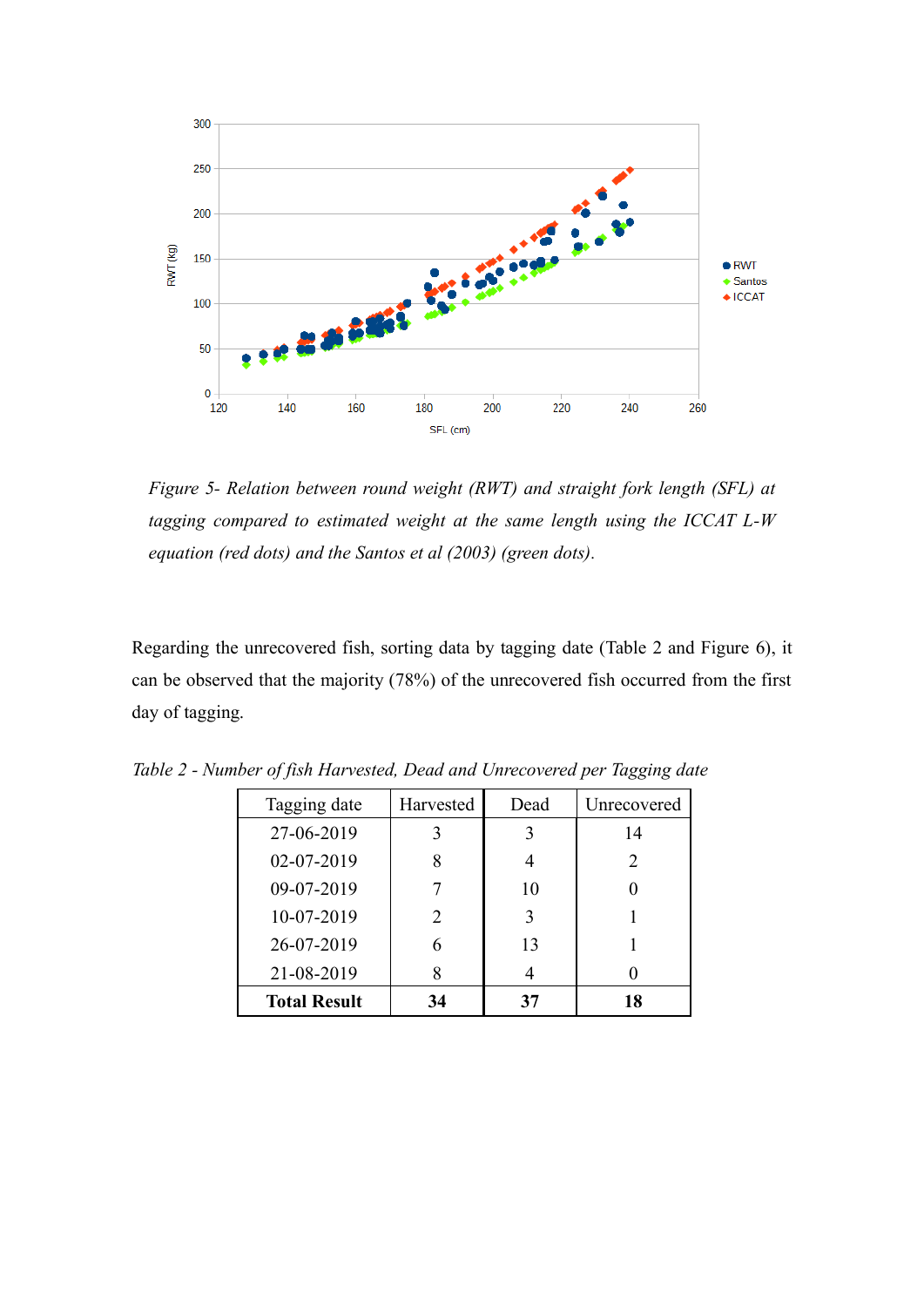

*Figure 6 - Number of fish tagged per date with indication of Harvested, Dead and Unrecovered.*

A possible explanation for this is that although tags were implanted in the muscle below the second dorsal fin to a depth of 5cm as usual (the same as the dual barbel tags in double tagging experiments), this could be too shallow. At the Tagging workshop  $(4-5<sup>th</sup>$  of July) it was noted that inserting the PSATs, as well as the conventional tags, a bit deeper could be beneficial for tag recovery. As such, from the third tagging day onward tags were inserted to a depth of 8cm. Since extreme tag loss was not recorded in the second day of tagging (where tags were still inserted to a depth of 5cm), tag loss from the fish tagged on the first day could also be attributed to unknown factors other than tag insertion depth.

Another important point to take note is that the fish tags were reported by the Trap Coordinator to be covered with algae growth upon harvesting requiring the tag to be cleaned to distinguish from parasites. This happened in most of the tags even the ones that were only a few months in the water. In the Trap Coordinator's opinion this algal growth could have caused increased drag that promoted tag shedding.

At the final stage of harvesting several fish were observed with double scars at the position of the tagging, indicating the tag loss, but unfortunately this was not fully documented by the harvesters. Even so, it is a qualitatively important observation that shows that tag shedding took place in some of the tagged tunas.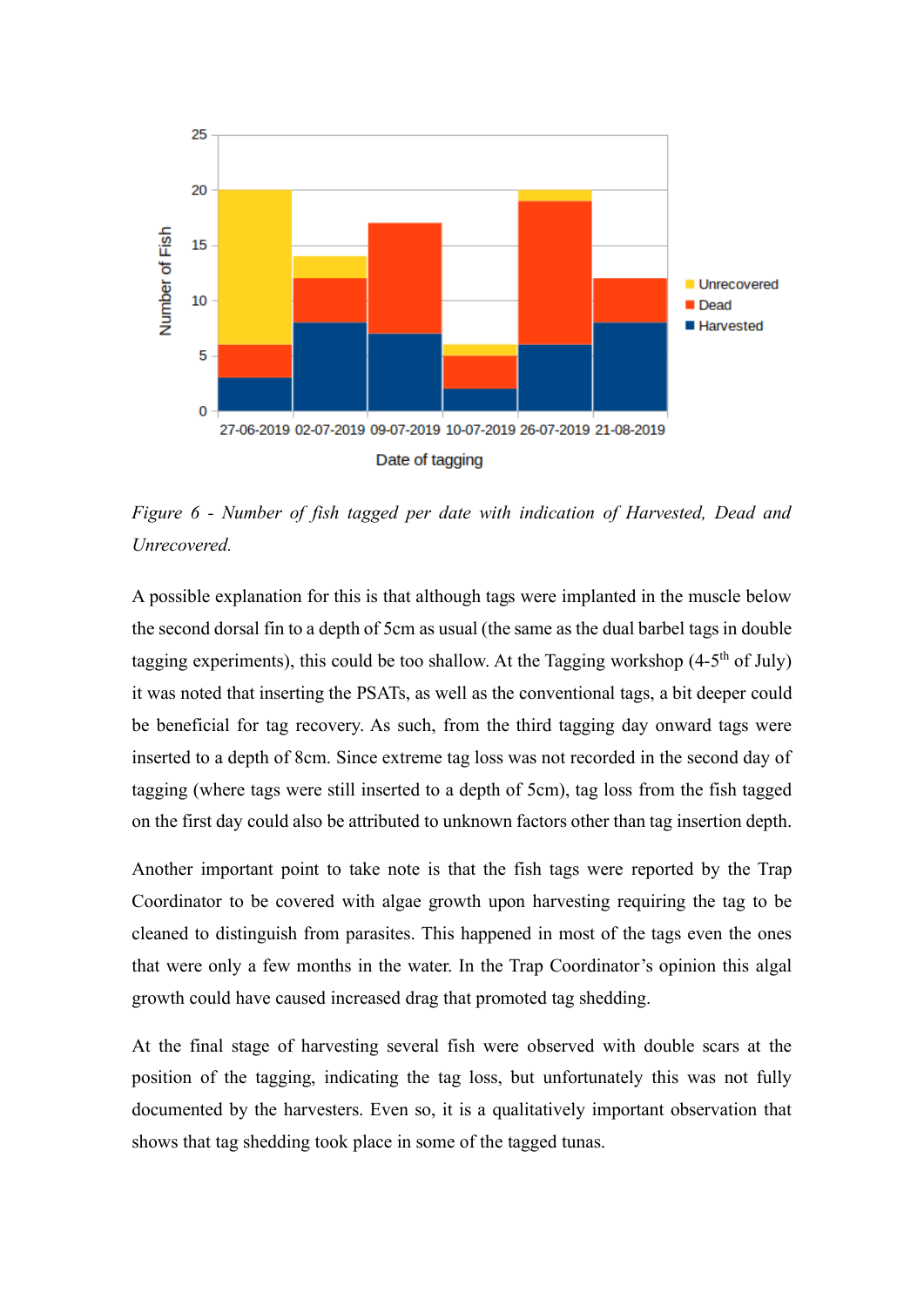For the harvested fish, a brief analysis of the weight data shows (Figure 7) that weight increase does not start immediately. The overall weight increase of the harvested BFT varied between 0% and 54,8% (mean = 25.5, SD = 13.2), noting that those values corresponded to fish that were harvested between 41 and 129 days after tagging. Weight increase up to 129 days exceeded 50% only for a single harvested fish.



*Figure 7- Weight increase as a proportion of initial weight with time after tagging.*

According to the Tunipex staff it is normal that captured fish do not feed for 3 to 4 days after capture, so the initial weight decrease is normal. This could also be an effect of water/blood loss after harvesting which would be more relevant initially, before somatic weight growth is measurable.

Nevertheless, the increase in weight for the tagged fish was within the expected values since their weight at harvesting is within the interval of untagged fish (Figure 8). Fitting linear regressions to the logaritmized values of SFL and RWT for tagged and untagged fish, returns respectively a = -11,35 b= 3,08 r2=0,9481 and a = -11,203 b=3,053 r2=0,9597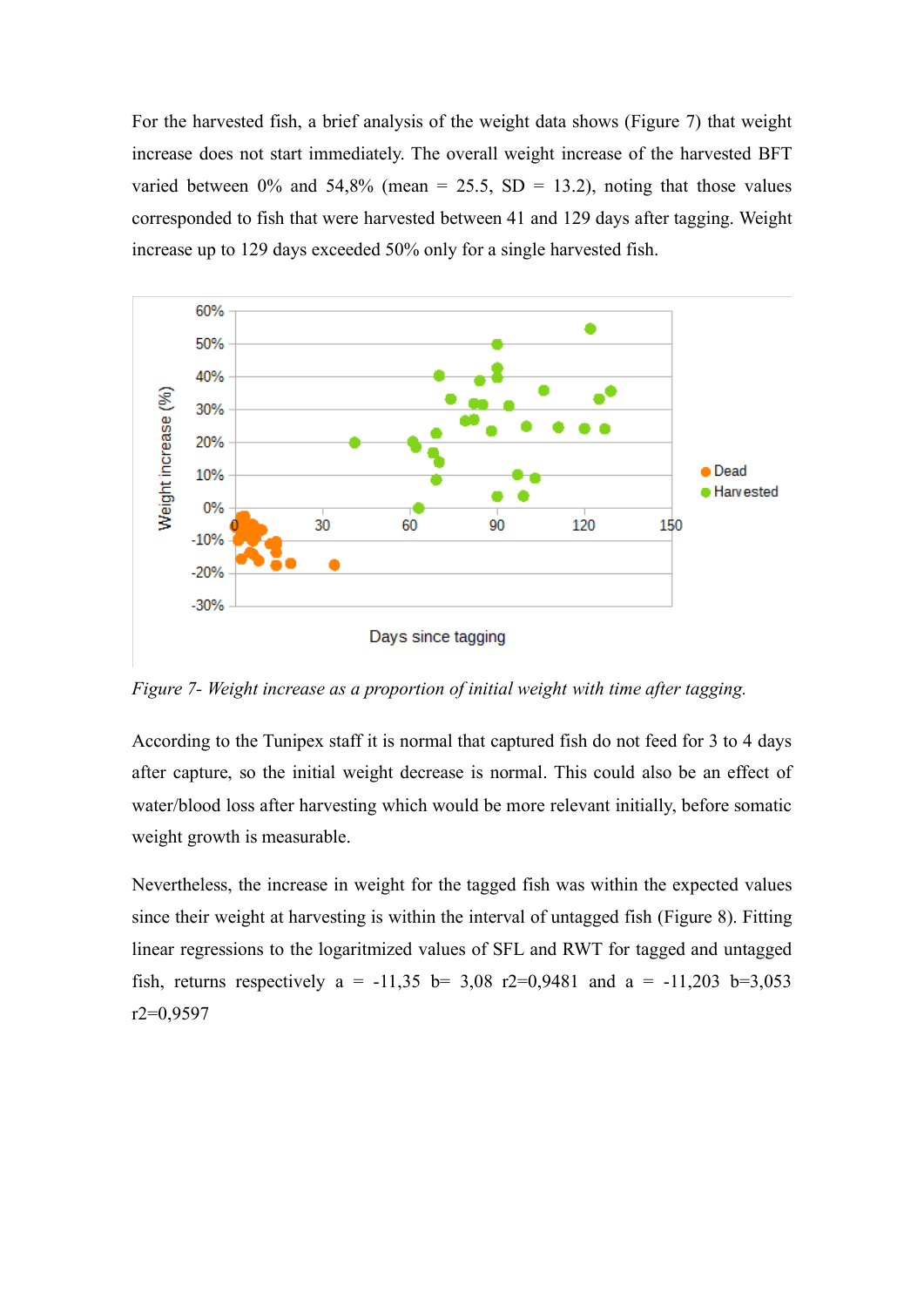

*Figure 8- Straight Fork Length vs Round Weight of all fish in the monitored cage harvested after September 5 th (date the first tagged fish was harvested).*

An ANCOVA test shows that the factor Tag is not affecting the relation between length and weight of harvested fish (p-value  $> 0.95$ )

## **5) Conclusions and Recommendations**

- The overall weight increase for the harvested fish varied between 0% and 54.8%, with a mean of 25.5% (one outlier with -44% change was not considered). Those fish were fattened in the BFT farm between 41 and 129 days between tagging and harvesting. We note that the condition factor of those fish when tagged was low, possibility meaning that their potential growth in weight was high in a relatively short period of time.

 - The mortality of tagged fish over this project was relatively high. As stated in the previous point, the Fulton's condition factor of those BFT (migrating after spawning) was low, which may have contributed to such high tagging mortality.

- Tag shedding was also relatively high during the project. We note that the conventional tags used showed a very high algae growth after just some weeks or few months of tagging. That additional drag produced can have contributed to tag shedding. We would recommend to use tags with some anti-fouling to prevent algae growth in the future.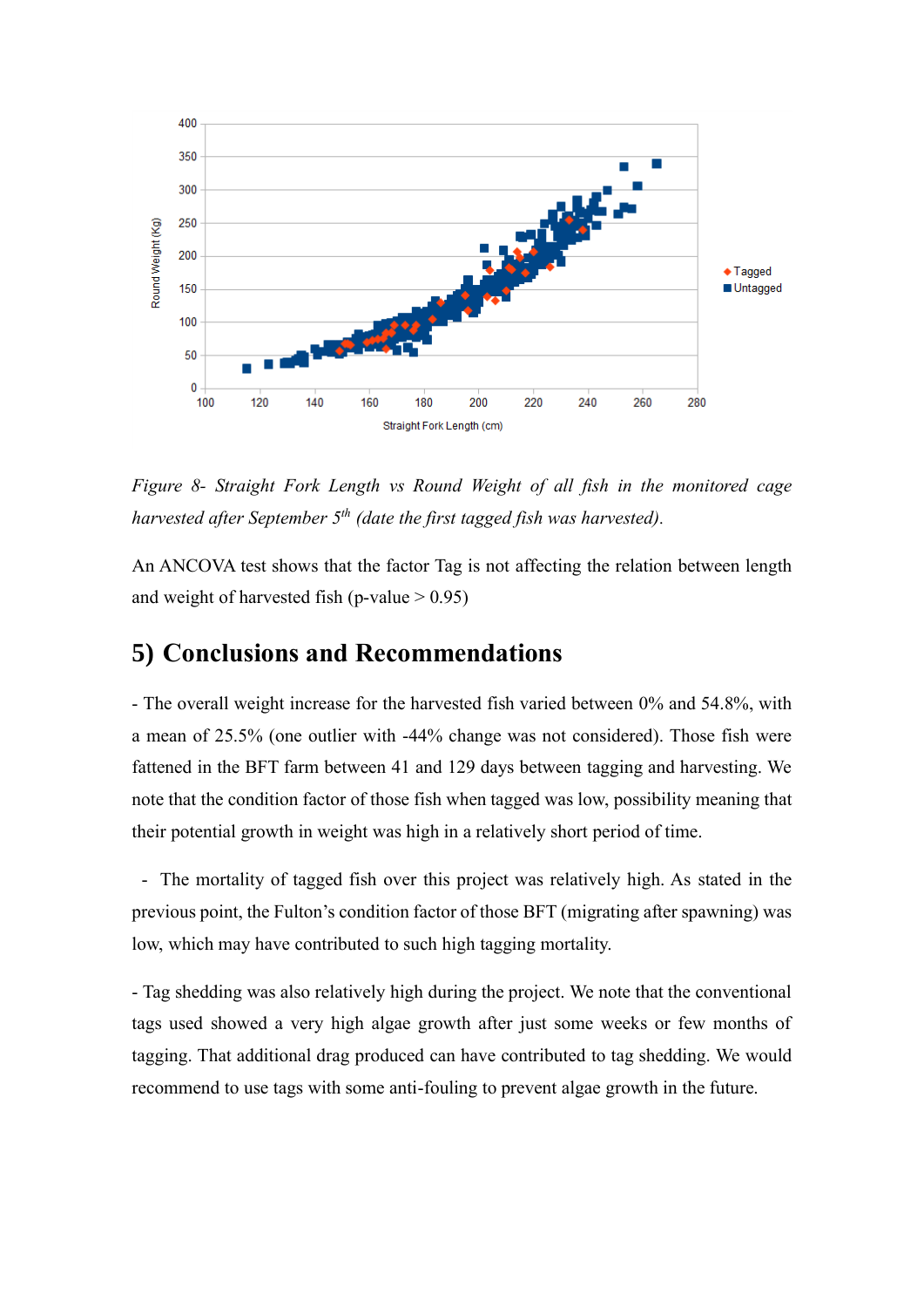- Although very high tag shedding occurred on a single date, this could be related to tag insertion depth. As a precautionary measure we recommend that tag insertion in the muscle is done to at least 8cm depth.

- Tagging and handling does not seem to have affected weight gain significantly since at harvesting tagged fish weight was not significantly different from non-tagged fish of the same length.

-To deepen in the causes of the high observed variability and for getting more representative and conclusive results, we recommend to continue this work with additional fish tagged in future BFT fishing seasons.

## **6) Acknowledgements**

The authors would like to thank all the staff from Tunipex and in particular to the divers for capturing and placing/removing on/from the stretcher the very lively tunas and assisting the onboard tagging.

The authors would also like to thank researchers Daniela Rosa, Catarina C. Santos and Carlos Barbosa for their assistance during tagging. Thanks are also due to Catarina C. Santos and Daniela Rosa for the critical revision of this manuscript.

This work was carried out under the provision of the ICCAT Atlantic Wide Research Programme for Bluefin Tuna (GBYP), funded by the European Union, by several ICCAT CPCs, the ICCAT Secretariat and by other entities (see: https://www.iccat.int/GBYP/en/Overview.asp). The contents of this paper do not necessarily reflect the point of view of ICCAT or of the other funders, which have not responsibility about them, neither do them necessarily reflect the views of the funders and in no ways anticipate the Commission's future policy in this area.

## **7) References**

Nash, R.D.M., Valencia, A.H., Geffen, A.J. 2006. The Origin of Fulton's Condition Factor - Setting the Record Straight. Fisheries, 30(5): 236-238.

R Core Team (2020). R: A language and environment for statistical computing. R Foundation for Statistical Computing, Vienna, Austria. URL [https://www.R-project.org/.](https://www.r-project.org/)